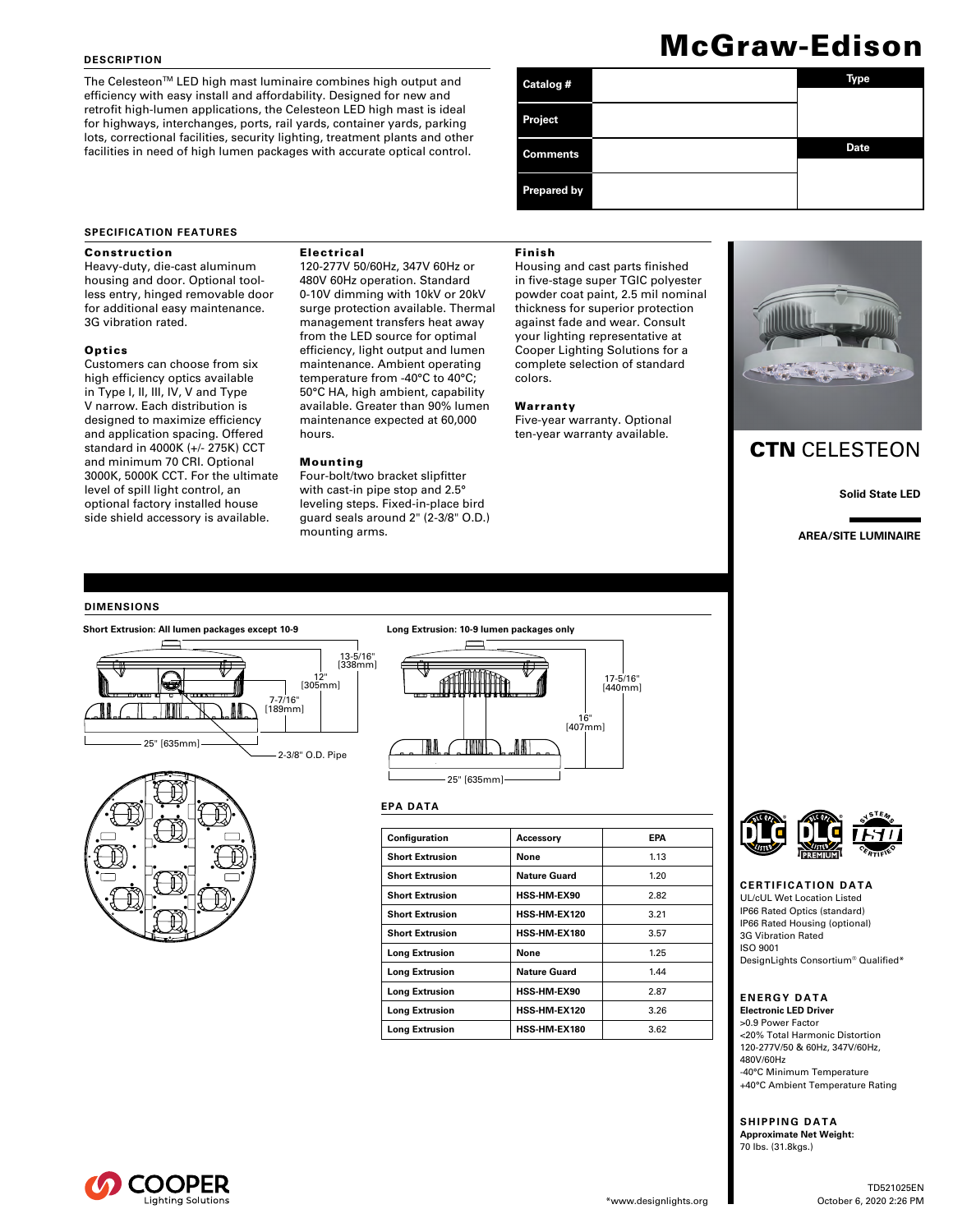| <b>Light Engine</b>          |                   | $6 - 3$  | $8-3$    | $10-3$   | $8 - 4$  | $10 - 4$        | $8 - 6$  | $10-8$   | $10-9$   |
|------------------------------|-------------------|----------|----------|----------|----------|-----------------|----------|----------|----------|
| <b>Nominal Power (Watts)</b> |                   | 234      | 226      | 212      | 325      | 308             | 477      | 631      | 760      |
| Current @ 120V (A)           |                   | 1.95     | 1.89     | 1.77     | 2.73     | 2.59            | 3.98     | 5.28     | 6.36     |
| <b>Current @ 277V (A)</b>    |                   | 0.87     | 0.84     | 0.79     | 1.24     | 1.20            | 1.75     | 2.35     | 2.77     |
| <b>Current @ 347V (A)</b>    |                   | 0.70     | 0.69     | 0.62     | 0.94     | 0.90            | 1.36     | 1.82     | 2.18     |
| Current @ 480V (A)           |                   | 0.54     | 0.53     | 0.44     | 0.68     | 0.65            | 0.98     | 1.32     | 1.57     |
| Optics                       |                   |          |          |          |          |                 |          |          |          |
|                              | 5000K             | 33,715   | 33,824   | 34,201   | 46,690   | 46,505          | 67,753   | 87,171   | 100,093  |
|                              | <b>BUG Rating</b> | B5-U0-G3 | B5-U0-G3 | B5-U0-G3 | B5-U0-G4 | B5-U0-G4        | B5-U0-G5 | B5-U0-G5 | B5-U0-G5 |
|                              | 4000K             | 33,376   | 33,483   | 33,856   | 46,220   | 46,037          | 67,077   | 86,301   | 99.094   |
| T1                           | <b>BUG Rating</b> | B5-U0-G3 | B5-U0-G3 | B5-U0-G3 | B5-U0-G4 | B5-U0-G4        | B5-U0-G5 | B5-U0-G5 | B5-U0-G5 |
|                              | 3000K             | 32,479   | 32,583   | 32,946   | 44,977   | 44,799          | 65,274   | 83,981   | 96,430   |
|                              | <b>BUG Rating</b> | B5-U0-G3 | B5-U0-G3 | B5-U0-G3 | B5-U0-G4 | B5-U0-G4        | B5-U0-G4 | B5-U0-G5 | B5-U0-G5 |
|                              | 5000K             | 31,436   | 31,537   | 31,889   | 43,534   | 43,361          | 63,174   | 81,279   | 93,328   |
|                              | <b>BUG Rating</b> | B3-U0-G4 | B3-U0-G4 | B3-U0-G4 | B4-U0-G4 | B4-U0-G4        | B4-U0-G5 | B5-U0-G5 | B5-U0-G5 |
|                              | 4000K             | 31,120   | 31,220   | 31568    | 43,096   | 42,925          | 62,543   | 80,468   | 92,396   |
| T2                           | <b>BUG Rating</b> | B3-U0-G4 | B3-U0-G4 | B3-U0-G4 | B4-U0-G4 | B4-U0-G4        | B4-U0-G5 | B5-U0-G5 | B5-U0-G5 |
|                              | 3000K             | 30283    | 30,381   | 30,719   | 41,937   | 41,771          | 60,862   | 78,305   | 89,912   |
|                              | <b>BUG Rating</b> | B3-U0-G4 | B3-U0-G4 | B3-U0-G4 | B4-U0-G4 | B4-U0-G4        | B4-U0-G5 | B5-U0-G5 | B5-U0-G5 |
|                              | 5000K             | 31,559   | 31,660   | 32,013   | 43,703   | 43,530          | 63,419   | 81,595   | 93,690   |
|                              | <b>BUG Rating</b> | B3-U0-G4 | B3-U0-G4 | B3-U0-G4 | B4-U0-G5 | B4-U0-G5        | B4-U0-G5 | B5-U0-G5 | B5-U0-G5 |
|                              | 4000K             | 31,241   | 31,341   | 31,691   | 43,264   | 43,092          | 62,786   | 80,781   | 92,755   |
| T3                           | <b>BUG Rating</b> | B3-U0-G4 | B3-U0-G4 | B3-U0-G4 | B4-U0-G5 | B4-U0-G5        | B4-U0-G5 | B5-U0-G5 | B5-U0-G5 |
|                              | 3000K             | 30,401   | 30,499   | 30,839   | 42,100   | 41,933          | 61,098   | 78,609   | 90,262   |
|                              | <b>BUG Rating</b> | B3-U0-G4 | B3-U0-G4 | B3-U0-G4 | B4-U0-G5 | B4-U0-G5        | B4-U0-G5 | B5-U0-G5 | B5-U0-G5 |
|                              | 5000K             | 31,094   | 31,194   | 31,542   | 43,060   | 42,889          | 62,485   | 80,394   | 92,311   |
|                              | <b>BUG Rating</b> | B3-U0-G5 | B3-U0-G5 | B3-U0-G5 | B4-U0-G5 | B4-U0-G5        | B4-U0-G5 | B5-U0-G5 | B5-U0-G5 |
| T4                           | 4000K             | 30,781   | 30,880   | 31,224   | 42,627   | 42,457          | 61,862   | 79,591   | 91,390   |
|                              | <b>BUG Rating</b> | B3-U0-G5 | B3-U0-G5 | B3-U0-G5 | B4-U0-G5 | B4-U0-G5        | B4-U0-G5 | B5-U0-G5 | B5-U0-G5 |
|                              | 3000K             | 29,953   | 30,050   | 30,385   | 41,480   | 41,316          | 60,199   | 77,452   | 88,933   |
|                              | <b>BUG Rating</b> | B3-U0-G5 | B3-U0-G5 | B3-U0-G5 | B4-U0-G5 | B4-U0-G5        | B4-U0-G5 | B5-U0-G5 | B5-U0-G5 |
|                              | 5000K             | 32,110   | 32,213   | 32,572   | 44,467   | 44,291          | 64,528   | 83,021   | 95,328   |
|                              | <b>BUG Rating</b> | B5-U0-G5 | B5-U0-G5 | B5-U0-G5 | B5-U0-G5 | <b>B5-U0-G5</b> | B5-U0-G5 | B5-U0-G5 | B5-U0-G5 |
| T5                           | 4000K             | 31,787   | 31,889   | 32,245   | 44,020   | 43,845          | 63,883   | 82,193   | 94,376   |
|                              | <b>BUG Rating</b> | B5-U0-G5 | B5-U0-G5 | B5-U0-G5 | B5-U0-G5 | B5-U0-G5        | B5-U0-G5 | B5-U0-G5 | B5-U0-G5 |
|                              | 3000K             | 30,932   | 31,032   | 31,378   | 42,836   | 42,666          | 62,166   | 79,983   | 91,839   |
|                              | <b>BUG Rating</b> | B5-U0-G5 | B5-U0-G5 | B5-U0-G5 | B5-U0-G5 | B5-U0-G5        | B5-U0-G5 | B5-U0-G5 | B5-U0-G5 |
|                              | 5000K             | 34,875   | 34,987   | 35,377   | 48,296   | 48,104          | 70,084   | 90,170   | 103,536  |
|                              | <b>BUG Rating</b> | B5-U0-G3 | B5-U0-G3 | B5-U0-G3 | B5-U0-G4 | B5-U0-G4        | B5-U0-G4 | B5-U0-G5 | B5-U0-G5 |
| T5N                          | 4000K             | 34,524   | 34,635   | 35,021   | 47,810   | 47,620          | 69,384   | 89,270   | 102,503  |
|                              | <b>BUG Rating</b> | B5-U0-G3 | B5-U0-G3 | B5-U0-G3 | B5-U0-G4 | B5-U0-G4        | B5-U0-G4 | B5-U0-G5 | B5-U0-G5 |
|                              | 3000K             | 33,596   | 33,704   | 34,079   | 46,524   | 46,340          | 67,519   | 86,870   | 99,747   |
|                              | <b>BUG Rating</b> | B5-U0-G3 | B5-U0-G3 | B5-U0-G3 | B5-U0-G4 | B5-U0-G4        | B5-U0-G4 | B5-U0-G5 | B5-U0-G5 |
|                              | 5000K             | 33,931   | 34,040   | 34,420   | 46,989   | 46,803          | 68,187   | 87,730   | 100,735  |
|                              | <b>BUG Rating</b> | B5-U0-G4 | B5-U0-G4 | B5-U0-G4 | B5-U0-G5 | B5-U0-G5        | B5-U0-G5 | B5-U0-G5 | B5-U0-G5 |
| T5R                          | 4000K             | 33,590   | 33,698   | 34,074   | 46,517   | 46,332          | 67,507   | 86,855   | 99,729   |
|                              | <b>BUG Rating</b> | B5-U0-G4 | B5-U0-G4 | B5-U0-G4 | B5-U0-G5 | B5-U0-G5        | B5-U0-G5 | B5-U0-G5 | B5-U0-G5 |
|                              | 3000K             | 32,687   | 32,792   | 33,157   | 45,266   | 45,086          | 65,692   | 84,520   | 97,047   |
|                              | <b>BUG Rating</b> | B5-U0-G4 | B5-U0-G4 | B5-U0-G4 | B5-U0-G4 | B5-U0-G4        | B5-U0-G5 | B5-U0-G5 | B5-U0-G5 |

### **POWER AND LUMENS**